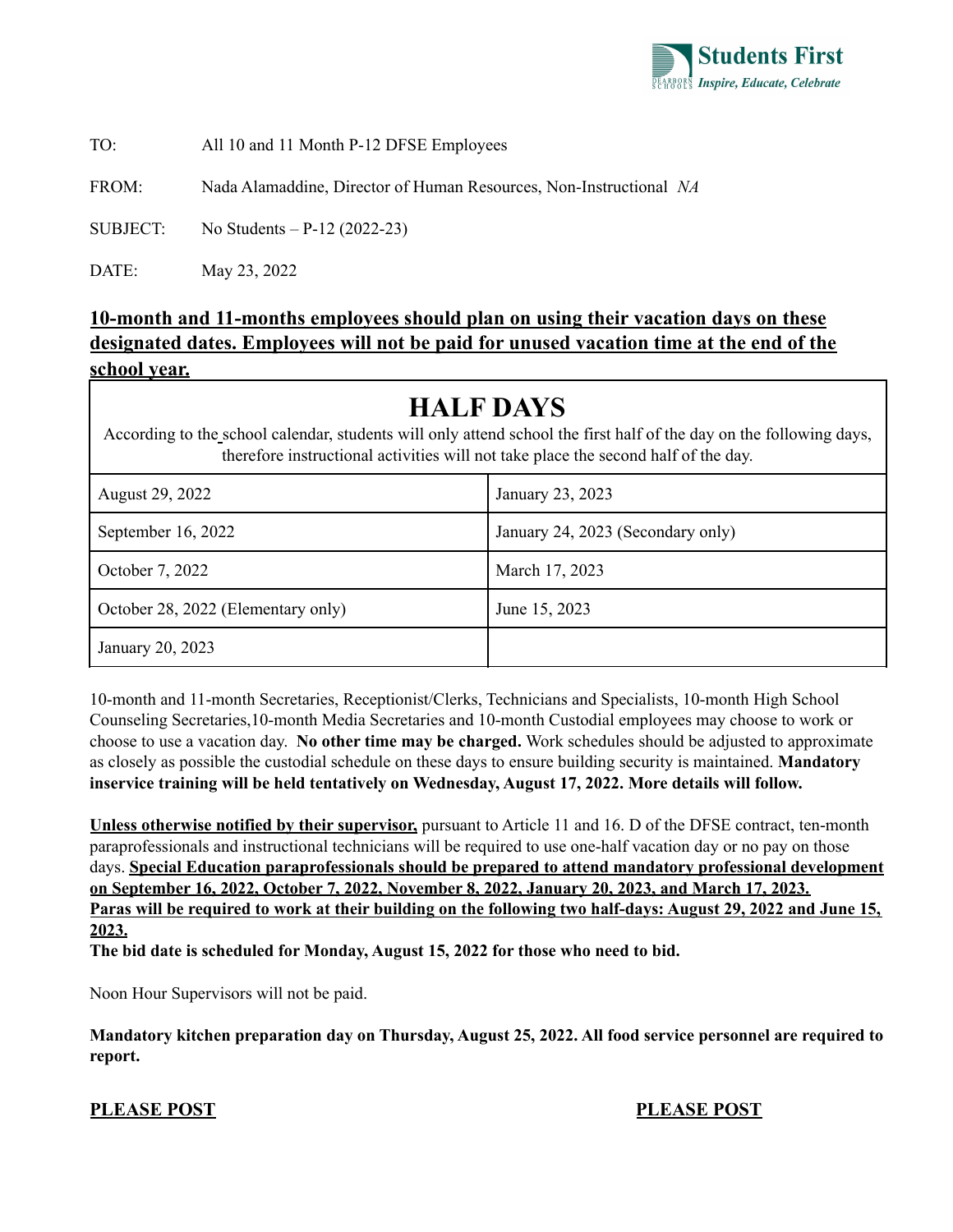

**Mandatory inservice for custodians will be held on August 24, 2022.**

Mandatory inservice for bus drivers and bus attendants will be held on August 24 and 25, 2022. More **information will follow.**

**Mandatory professional development on a few half-days might be scheduled for all classifications. More information will follow in the summer.**

# **NO-SCHOOL DAYS**

According to the school calendar, students will not attend school on the following full days therefore instructional activities will not take place.

### **November 8, 2022**

10-month and 11-month Secretaries, Receptionist/Clerks, Technicians and Specialists, 10-month High School Counseling Secretaries, 10-month Media Secretaries and 10-month Custodial employees may choose to work or choose to use a vacation day. No other time can be charged. Work schedules should be adjusted to approximate as closely as possible the custodial schedule on that day to ensure building security is maintained.

**Unless otherwise notified by their supervisor,** pursuant to Article 11 and 16. D of the DFSE contract, ten-month paraprofessionals, food service employees and instructional technicians will be required to use vacation or no pay that day.

Noon Hour Supervisors will not be paid.

**Special Education paraprofessionals should be prepared to have mandatory professional development on the full day of November 8, 2022.**

| No-School Days not including November 8, 2022 |                |
|-----------------------------------------------|----------------|
| September 2, 2022                             | March 27, 2023 |
| November 23, 2022                             | March 28, 2023 |
| January 4, 2023                               | March 29, 2023 |
| January 5, 2023                               | March 30, 2023 |
| January 6, 2023                               | March 31, 2022 |
| February 17, 2023                             | April 20, 2023 |
| February 20, 2023                             | April 21, 2023 |

**On the no school days listed above not including November 8, 2022:**

**PLEASE POST PLEASE POST**